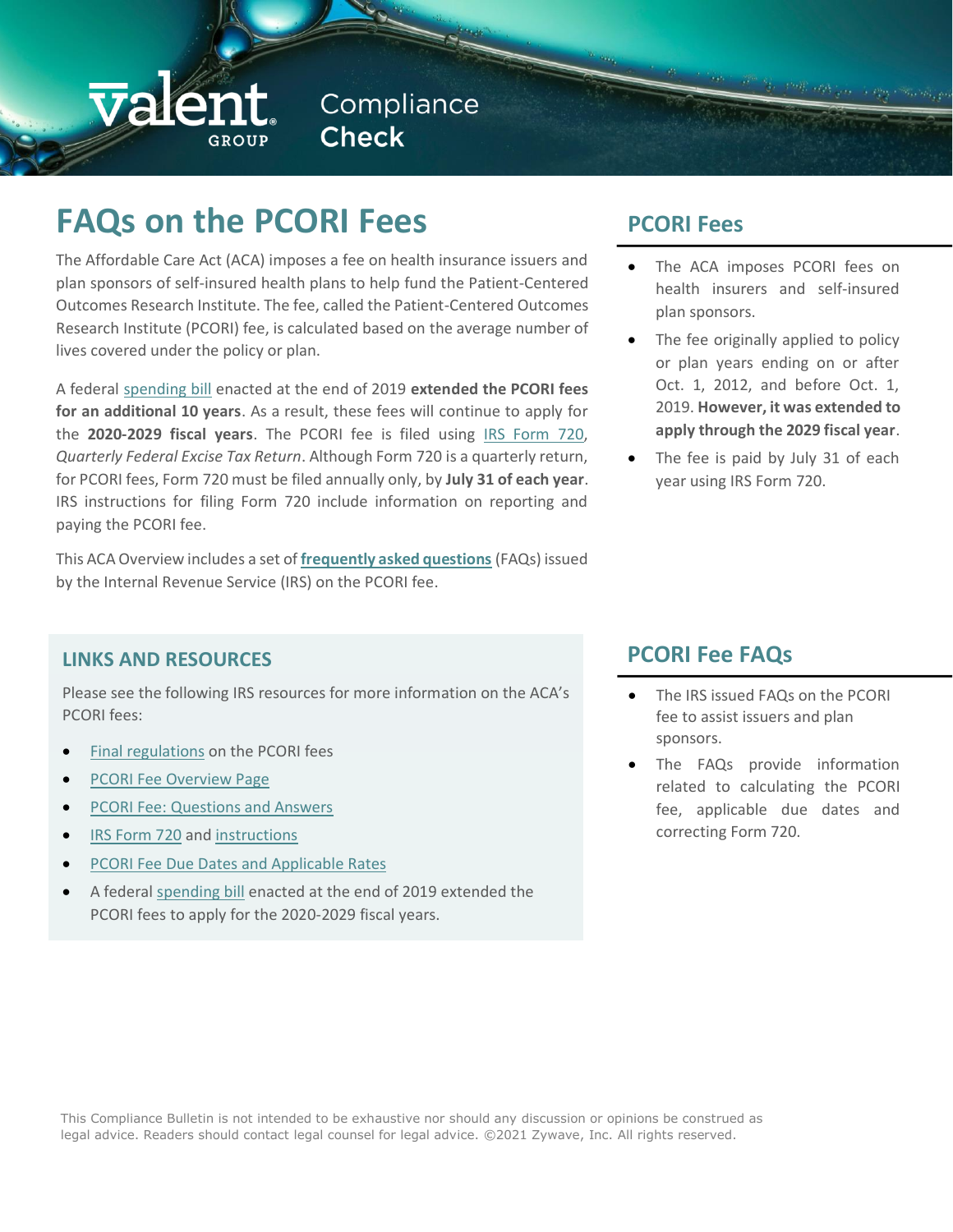### **Q1. What is the Patient-Centered Outcomes Research Trust Fund fee?**

The PCORI fee is a fee on issuers of specified health insurance policies and plan sponsors of applicable self-insured health plans that helps to fund the Patient-Centered Outcomes Research Institute (PCORI). The institute will assist (through research, patients, clinicians, purchasers and policy-makers) in making informed health decisions by advancing the quality and relevance of evidence-based medicine. The institute will compile and distribute comparative clinical effectiveness research findings.

#### **Q2. When did the PCORI fee go into effect?**

The PCORI fees were originally scheduled to apply for plan years ending on or after Oct. 1, 2012, but *not* for plan years ending on or after Oct. 1, 2019. However, a federal [spending bill](https://www.congress.gov/bill/116th-congress/house-bill/1865/text) enacted at the end of 2019 **extended the PCORI fees for an additional 10 years**. As a result, these fees will continue to apply for the **2020-2029 fiscal years**.

## **Q3. How much is the PCORI fee?**

The amount of the PCORI fee is equal to the average number of lives covered during the policy year or plan year multiplied by the applicable dollar amount for the year. The applicable dollar amount is adjusted each year to reflect inflation in National Health Expenditures, as determined by the Secretary of Health and Human Services.

| The applicable<br>dollar amounts<br>are: |           | \$1 for policy and plan years ending after Sept. 30, 2012, and before Oct. 1, 2013.    |
|------------------------------------------|-----------|----------------------------------------------------------------------------------------|
|                                          | $\bullet$ | \$2 for policy and plan years ending after Sept. 30, 2013, and before Oct.1, 2014.     |
|                                          | $\bullet$ | \$2.08 for policy and plan years ending after Sept. 30, 2014, and before Oct. 1, 2015. |
|                                          | $\bullet$ | \$2.17 for policy and plan years ending after Sept. 30, 2015, and before Oct. 1, 2016. |
|                                          | $\bullet$ | \$2.26 for policy and plan years ending after Sept. 30, 2016, and before Oct. 1, 2017. |
|                                          | ۰         | \$2.39 for policy and plan years ending after Oct. 1, 2017, and before Oct. 1, 2018.   |
|                                          | $\bullet$ | \$2.45 for policy and plan years ending after Oct. 1, 2018, and before Oct. 1, 2019.   |
|                                          | $\bullet$ | \$2.54 for policy and plan years ending after Oct. 1, 2019, and before Oct. 1, 2020.   |
|                                          | ۰         | \$2.66 for policy and plan years ending after Oct. 1, 2020, and before Oct. 1, 2021.   |
|                                          |           | \$2.79 for policy and plan years ending after Oct. 1, 2021, and before Oct. 1, 2022.   |

# **Q4. How does an issuer of a specified health insurance policy or the plan sponsor of an applicable self-insured health plan determine the average number of lives covered under the policy or plan in order to calculate the PCORI fee for the year?**

The PCORI fee is imposed on an issuer of a specified health insurance policy and a plan sponsor of an applicable selfinsured health plan, based on the average number of lives covered under the policy for the policy year or the plan for the plan year. The PCORI fee [final regulations](http://www.gpo.gov/fdsys/pkg/FR-2012-12-06/pdf/2012-29325.pdf) from Dec. 6, 2012, require:

This Compliance Overview is not intended to be exhaustive nor should any discussion or opinions be construed as legal advice. Readers should contact legal counsel for legal advice. Design © 2016, 2020 Zywave, Inc. All rights reserved. 7/15; BR 3/22



Compliance Check

2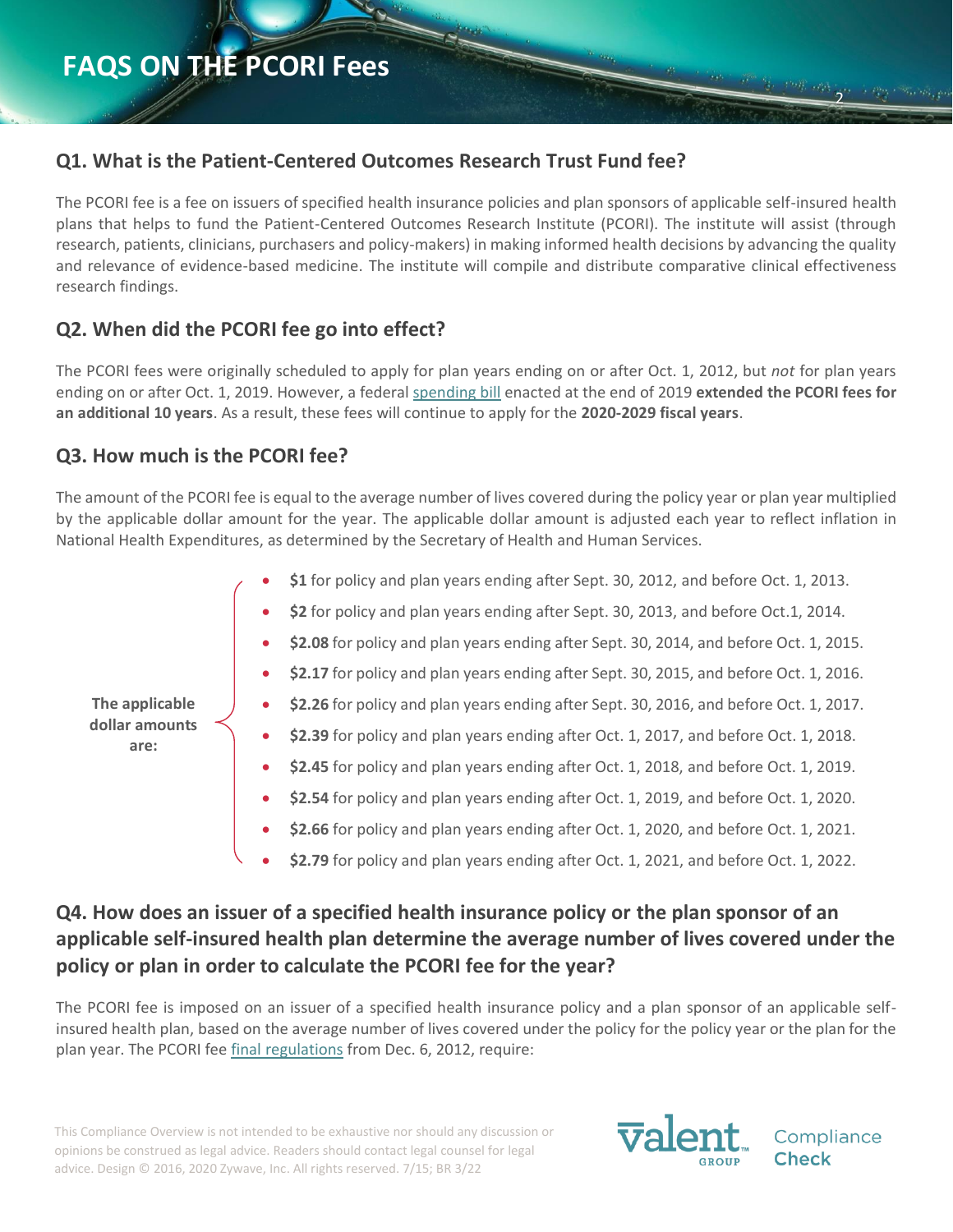- Issuers of specified health insurance policies to use one of four alternative methods—the **actual count method**, the **snapshot method**, the **member months method** or the **state form method**—to determine the average number of lives covered under a policy for a policy year.
- Plan sponsors of applicable health plans to use one of three alternative methods—the **actual count method**, the **snapshot method** or the **Form 5500 method**—to determine the average number of lives covered under the applicable self-insured health plan for a plan year.

The final regulations explain the available methods in detail. In addition, for plan years ending on or after Oct. 1, 2019, and before Oct. 1, 2020, IRS [Notice 2020-44](https://www.irs.gov/pub/irs-drop/n-20-44.pdf) provides that issuers and plan sponsors may use **any reasonable method** to make this calculation, so long as it is applied consistently for the duration of the plan year.

# **Q5. Which individuals are taken into account for determining the lives covered under a specified health insurance policy or applicable self-insured health plan?**

Generally, all individuals who are covered during the policy year or plan year must be counted when calculating the average number of lives covered for that year. Thus, for example, an applicable self-insured health plan must count an employee and his dependent child as two separate covered lives unless the plan is a health reimbursement arrangement (HRA) or flexible spending arrangement (FSA).

# **Q6. If an employer provides COBRA coverage or otherwise provides coverage to its retirees or other former employees, do covered individuals (and their beneficiaries) count as 'lives covered' for purposes of calculating the PCORI fee?**

Yes. These covered individuals and their beneficiaries must be taken into account when calculating the average number of lives covered.

## **Q7. Who is responsible for reporting and paying the PCORI fee?**

Issuers of specified health insurance policies and plan sponsors of applicable self-insured health plans are responsible for reporting and paying the PCORI fee.

#### **Q8. What form will be used to report and pay the PCORI fee?**

Issuers of specified health insurance policies and plan sponsors of applicable self-insured health plans will annually file [Form 720,](http://www.irs.gov/pub/irs-pdf/f720.pdf) *Quarterly Federal Excise Tax Return*, to report and pay the PCORI fee. Form 720 was revised to provide for the reporting and payment of the PCORI fee. The Form 720 is due on July 31 of the year following the last day of the policy year or plan year. Electronic filing is available, but is not required. Payment is due at the time the Form 720 is due. Deposits are not required for the PCORI fee.

• Issuers and plan sponsors who are required to pay the PCORI fee, **but are not required to report any other liabilities on a Form 720**, will be required to file a Form 720 only once a year. They will not be required to file a Form 720 for the other quarters of the year.

This Compliance Overview is not intended to be exhaustive nor should any discussion or opinions be construed as legal advice. Readers should contact legal counsel for legal advice. Design © 2016, 2020 Zywave, Inc. All rights reserved. 7/15; BR 3/22



Compliance

3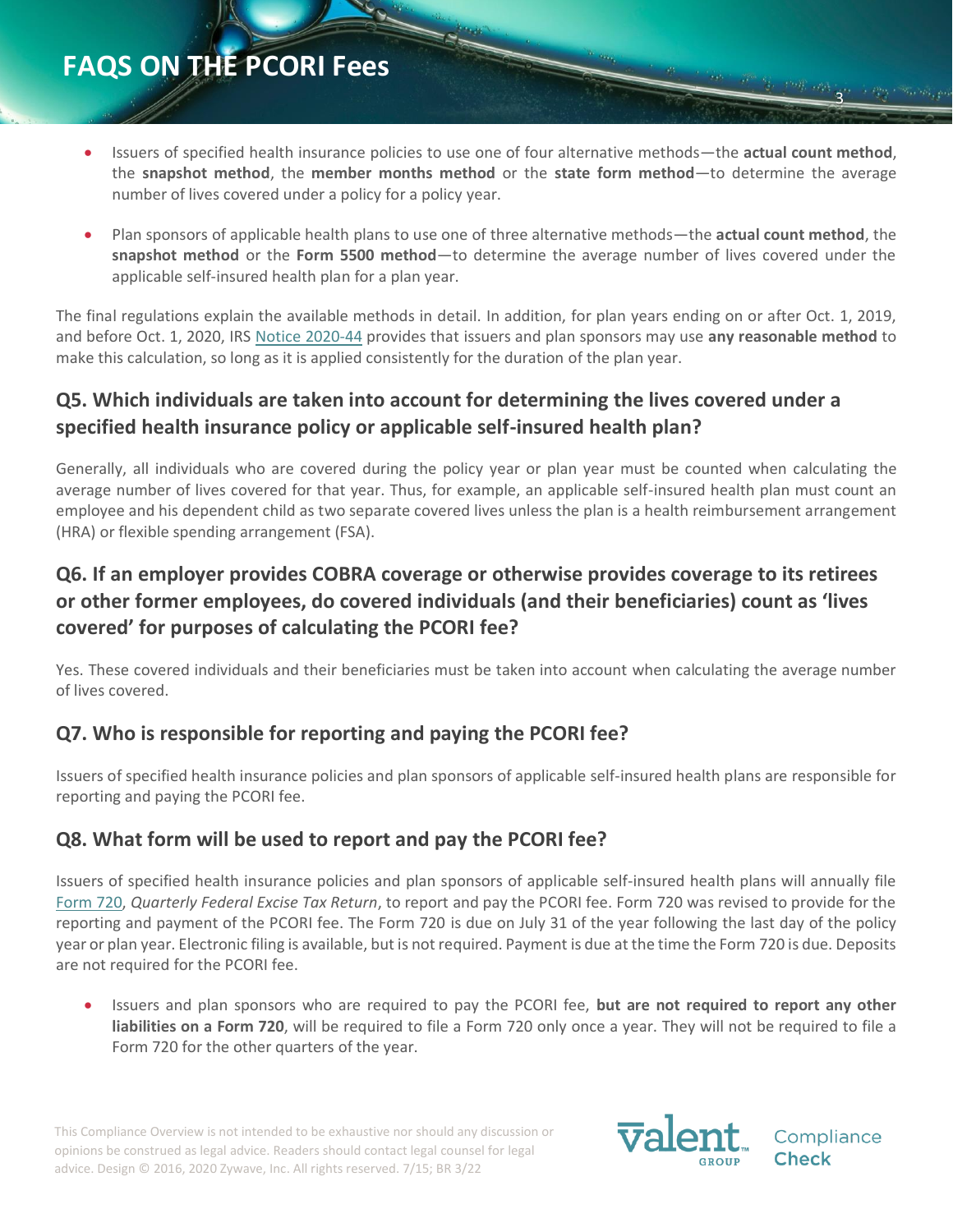• Issuers and plan sponsors who are required to pay the PCORI fee **as well as other liabilities on a Form 720** will use their Form 720 for the second quarter to report and pay the PCORI fee that is due July 31. Only one Form 720 should be filed for each quarter.

#### **Q9. What exceptions to the PCORI fee apply?**

The PCORI fee does not apply to exempt governmental programs, including Medicare, Medicaid, Children's Health Insurance Program (CHIP) and any program established by federal law for providing medical care (other than through insurance policies) to members of the Armed Forces, veterans and members of Indian tribes (as defined in Section 4(d) of the Indian Health Care Improvement Act).

Also, health insurance policies and self-insured plans that provide only excepted benefits (such as plans that offer benefits limited to vision or dental benefits and most FSAs) are not subject to the PCORI fee. Further, health insurance policies or self-insured plans that are limited to employee assistance programs, disease management programs or wellness programs are not subject to the PCORI fee if these programs do not provide significant benefits in the nature of medical care or treatment.

The PCORI fee applies only to policies and plans that cover individuals residing in the United States. Thus, the PCORI fee does not apply to policies and plans that are designed specifically to cover employees who are working and residing outside the United States.

### **Q10. Are health insurance policies or self-insured health plans for tax-exempt organizations or governmental entities subject to the PCORI fee?**

Yes. Unless the health insurance policy or self-insured health plan is an exempt governmental program described above, the policy or plan is a specified health insurance policy or applicable self-insured health plan subject to the PCORI fee and, accordingly, the health insurance issuer or plan sponsor is responsible for the PCORI fee.

#### **Q11. When does the PCORI fee expire?**

The PCORI fees were originally scheduled to apply for plan years ending on or after Oct. 1, 2012, but *not* for plan years ending on or after Oct. 1, 2019. However, a federal [spending bill](https://www.congress.gov/bill/116th-congress/house-bill/1865/text) enacted at the end of 2019 **extended the PCORI fees for an additional 10 years**. As a result, these fees will continue to apply for the **2020-2029 fiscal years**.

#### **Q12. Does the PCORI fee apply to an applicable self-insured health plan that has a short plan year?**

Yes, the PCORI fee applies to a short plan year of an applicable self-insured health plan. A short plan year is a plan year that spans fewer than 12 months, and may occur for a number of reasons. For example, a newly established applicable self-insured health plan that operates using a calendar year has a short plan year as its first year if it was established and began operating beginning on a day other than Jan. 1. Similarly, a plan that operates with a fiscal plan year experiences a short plan year when its plan year is changed to a calendar year plan year.

#### **Q13. What is the PCORI fee for the short plan year?**

This Compliance Overview is not intended to be exhaustive nor should any discussion or opinions be construed as legal advice. Readers should contact legal counsel for legal advice. Design © 2016, 2020 Zywave, Inc. All rights reserved. 7/15; BR 3/22



Compliance Check

4